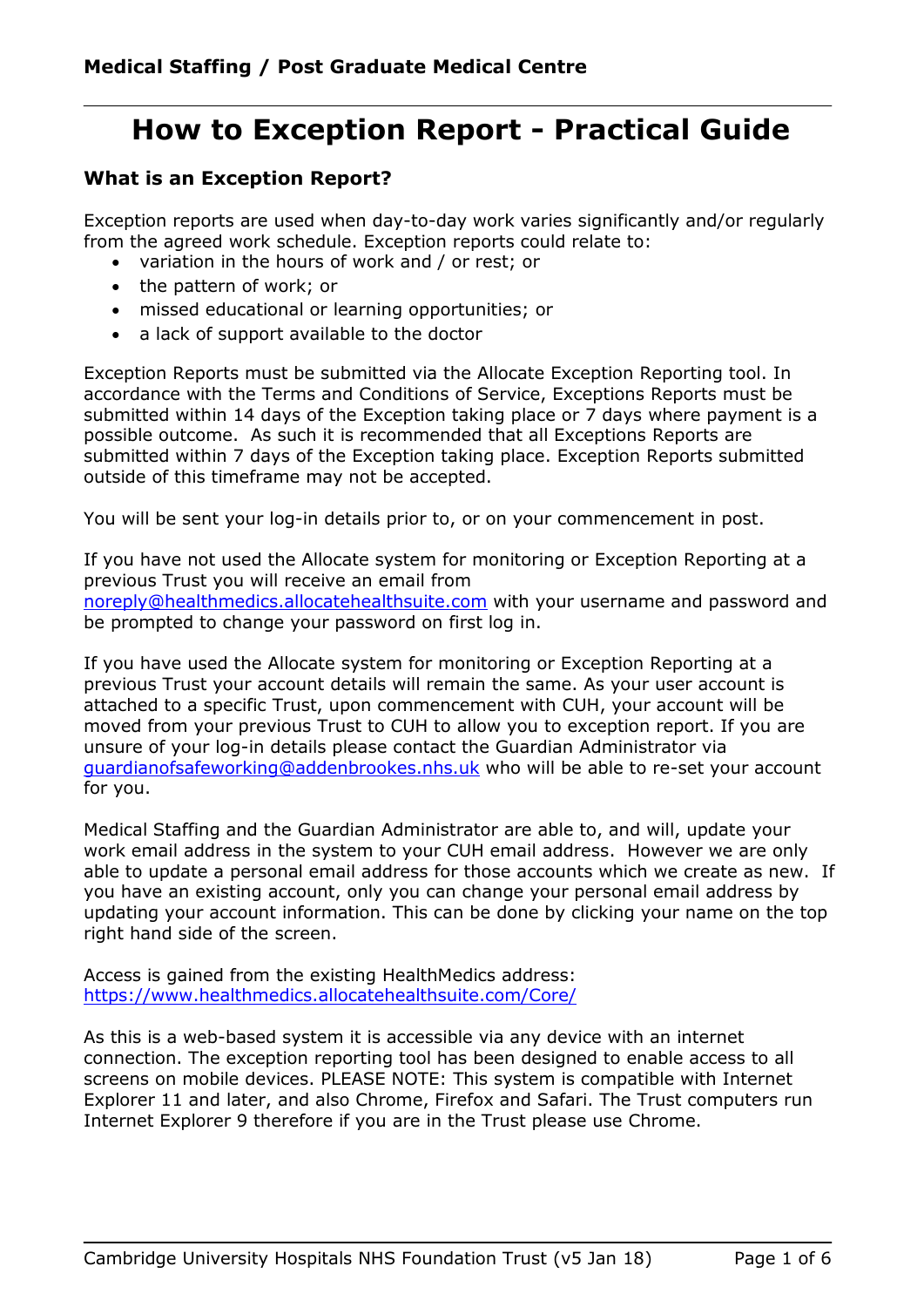#### **The Exception Reporting System**

Upon logging into the system, doctors will be directed to the new exception reporting dashboard, which should look like this:

| Richmond Hill - v0.1.20.0 |                                              |                  |                        |              |                       |                  |                                     | Logout Dr Hannah Kennedy    |
|---------------------------|----------------------------------------------|------------------|------------------------|--------------|-----------------------|------------------|-------------------------------------|-----------------------------|
| eRota                     |                                              |                  |                        |              | <b>My Exceptions</b>  |                  |                                     |                             |
|                           | <b>My Exception Reports</b>                  |                  |                        |              |                       |                  |                                     |                             |
| <b>Exceptions</b>         | In Draft                                     |                  |                        |              |                       |                  |                                     | <b>Create New Exception</b> |
| <b>Created</b>            | <b>Submitted</b>                             | <b>Reference</b> | Rota                   | <b>Type</b>  | <b>EDSU</b>           | <b>Stage</b>     | <b>State</b>                        | Outcome                     |
| 30 Sep 2016               | 30 Sep 2016 01:29                            | hkenne300916_4   | General Surgery        | <b>Hours</b> | Dr Trevor Edsu        | Level1           | <b>Waiting For Doctor Agreement</b> | <b>Prospective Changes</b>  |
| 30 Sep 2016               | 30 Sep 2016 10:40                            | hkenne300916_3   | General Surgery  Hours |              | Dr Trevor Edsu        | Initial Review - |                                     | ٠                           |
|                           | 30 Sep 2016 30 Sep 2016 09:42 hkenne300916_2 |                  | General Surgery  Hours |              | <b>Dr Trevor Edsu</b> | Final            | Pending                             | $\sim$                      |
| (desktop view)            |                                              |                  |                        |              |                       |                  |                                     |                             |

To see more detail of an on-going or completed exception report you just need to click the related row on the grid.

#### **Submitting an Exception Report**

To submit a new exception report you need to click the button 'Create New Exception' on the top right of the screen. This will take you to the following page:

| eRota                         |                         |  |  |  |  |
|-------------------------------|-------------------------|--|--|--|--|
| <b>New Exception Report</b>   |                         |  |  |  |  |
| <b>Back To Exceptions</b>     |                         |  |  |  |  |
| Rota Name*                    |                         |  |  |  |  |
| Educational Supervisor*       |                         |  |  |  |  |
| Exception Type*               |                         |  |  |  |  |
| Exception date*               | Occurance time<br>00:00 |  |  |  |  |
| Immediate safety concern<br>ш |                         |  |  |  |  |
|                               |                         |  |  |  |  |

(mobile view)

You will need to include the following information:

- Rota name This is a smart search of all live rotas here at CUH. Your rota name is listed on your work schedule e.g. General Surgery FHO1 2016, ENT Junior 2016 etc.
- Educational Supervisor This is a smart search of all active Educational Supervisors (ES) here at CUH. This list has been provided by the PGME however we are aware that on occasion changes are made. If you are unable to locate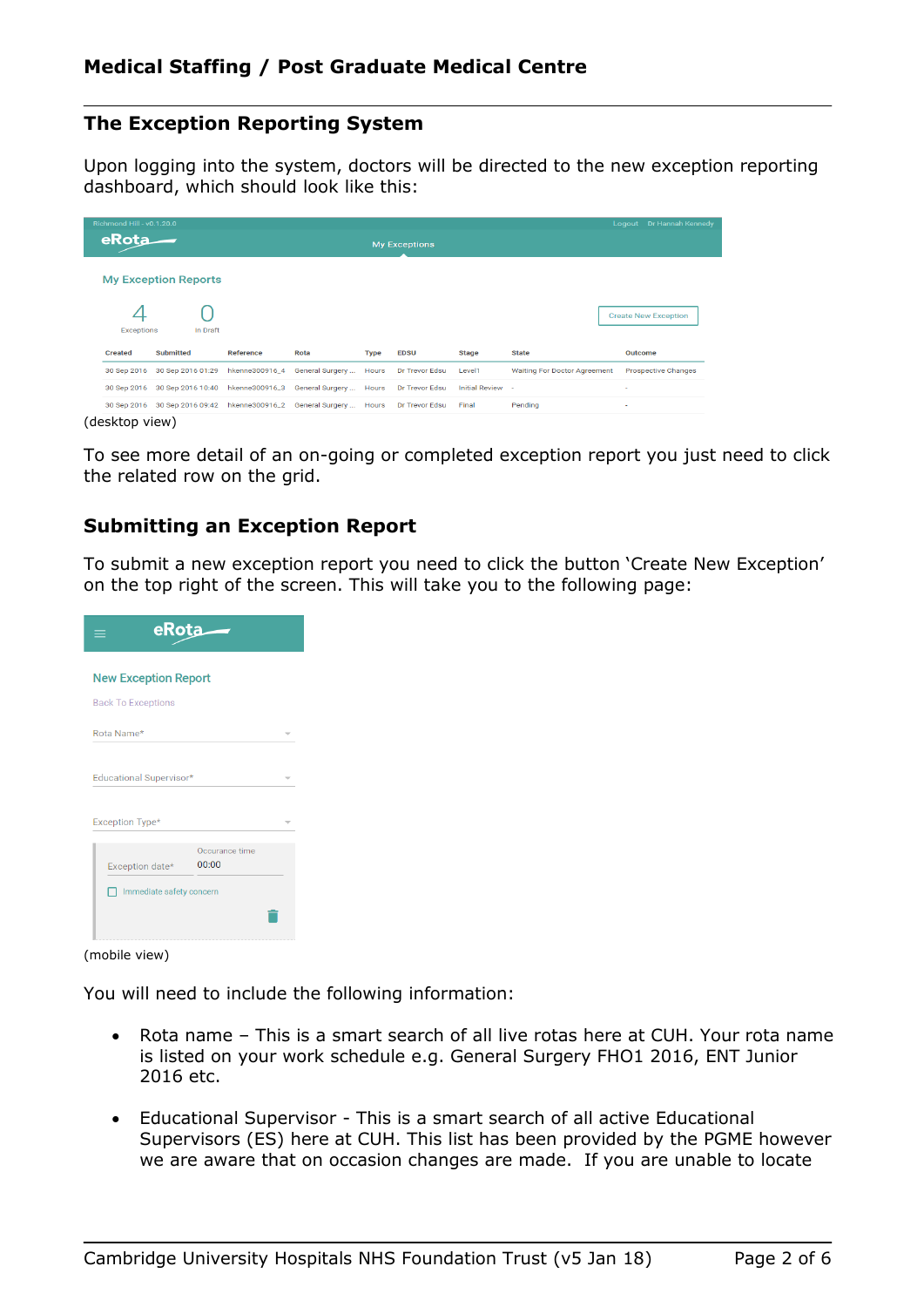#### **Medical Staffing / Post Graduate Medical Centre**

your ES on this list please contact the Guardian Administrator via [guardianofsafeworking@addenbrookes.nhs.uk](mailto:guardianofsafeworking@addenbrookes.nhs.uk) who will be able to add them to the system.

**Please note**: Once your Exception Report has been submitted we will temporarily re-allocate your ES to 'Guardian Administrator' in order to assist with the administrative requirements managing your Exception Report. It is important that you select your ES and not the 'Guardian Administrator' [from the smart search] as this will cause a delay in processing your report until your correct ES is identified.

- Exception Type This is a drop down list containing 4 categories:
	- o Difference in the hours of work
	- o Difference in the pattern of hours worked
	- o Difference in educational opportunities or available support
	- o Difference in the support available during service commitments

If you select the Exception Type 'Difference in hours or work' you will be given 4 options to choose from:

- o Overtime
- o Natural Breaks
- o Rest (this applies to both the rest between shifts, if this is fewer than the required 11 hours or the rest required on a non-resident on-call shift)
- o None

If you select 'Overtime' you are required to indicate **the start and finish times of the overtime period** not the full length of the shift worked; this in turn will calculate the number of normal time and night premium hours that the period covers. The start and finish times of the overtime period are automatically rounded to the nearest 15 minutes. The start and end time of the overtime period should be written in 24 hour clock.

| Exception Type*                                        |                          |
|--------------------------------------------------------|--------------------------|
| Difference in the hours of work                        | $\overline{\phantom{a}}$ |
|                                                        |                          |
| Exception date*                                        | Occurrence time          |
| 7 Feb 2017                                             | 00:00                    |
|                                                        |                          |
| $\bullet$<br>Overtime                                  |                          |
| Start*                                                 | Finish*                  |
| 17:30                                                  | 22:45                    |
| Normal time hours: 03:30<br>Night premium hours: 01:45 |                          |
| <b>Natural Breaks</b><br>$\cap$                        |                          |
| $\circ$<br>Rest                                        |                          |
| $\circ$<br>None                                        |                          |
| Immediate safety concern                               |                          |
|                                                        |                          |
|                                                        |                          |
|                                                        |                          |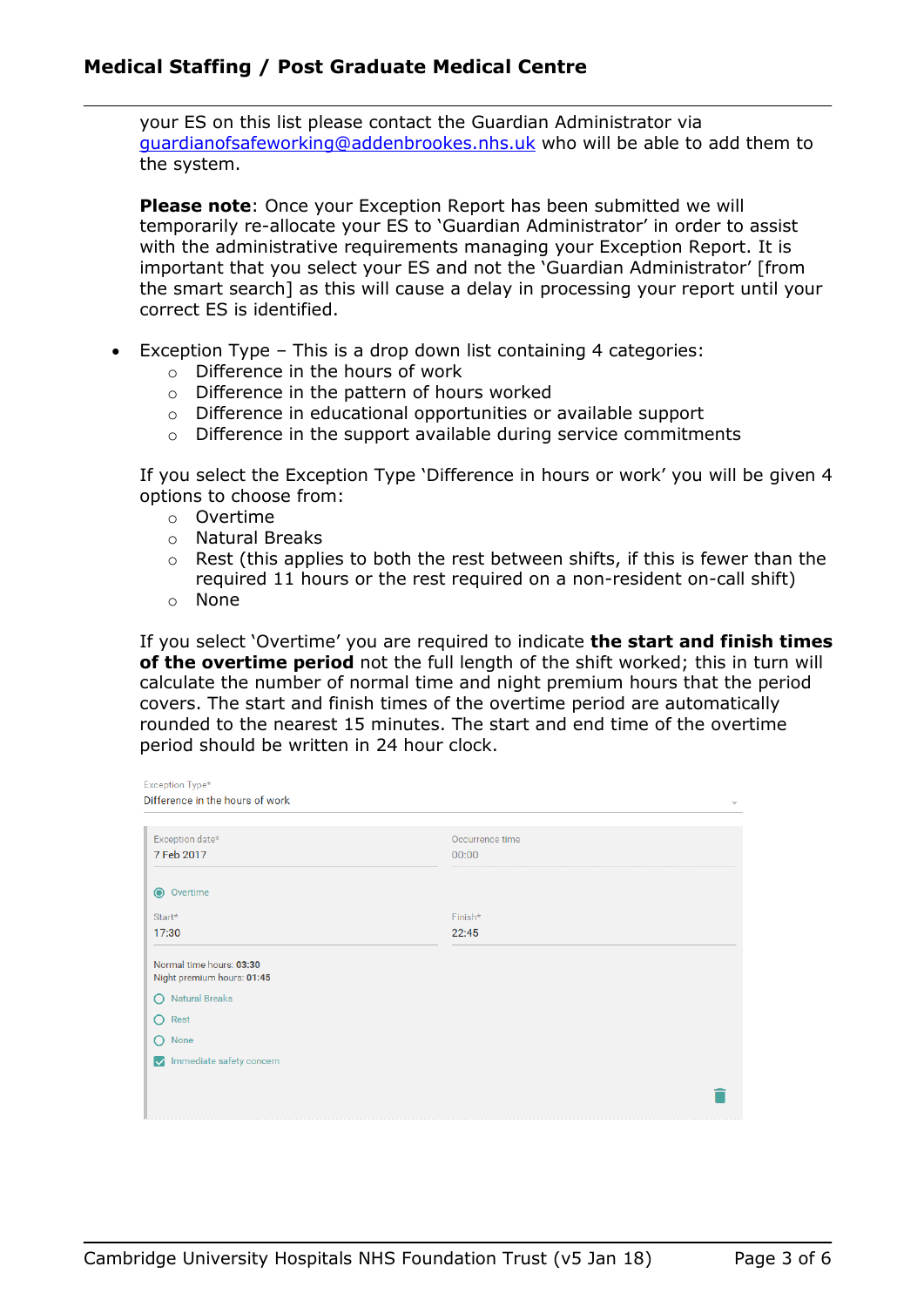#### **Medical Staffing / Post Graduate Medical Centre**

 Exception episode – multiple exception episodes can be added to a single exception report as long as they are all of the same type e.g. difference in hours on 3 out of 5 of your working days that week; this can be submitted on one exception report.

If on the same day you are reporting two of the four categories of exception these must be submitted on separate exception reports e.g. your hours varied and you missed an educational opportunity; they can only be submitted in two reports.

Each episode must have a date however the occurrence time is non-mandatory. If you are submitting an exception report for a difference in work hours please include the occurrence time, either here or in the free text later in the report. If you do not provide this information, we will be required to contact you to clarify these details, which is likely to result in a short delay in your exception report being actioned.

For each episode, doctors can indicate whether or not this was an immediate safety concern (ISC) by checking the tick box. ISCs progress through the workflow like all other exception reports, however they are red flagged as important issues on ES, GSWH, DME and administrator dashboards.

- Variance from work schedule This is a free text field for you to indicate why the episode is different from your contracted rota and responsibilities e.g. 'I worked an additional two hours this evening as my Consultant didn't commence their ward round until 5pm'. Please do not just enter 'I worked an additional two hours because I was busy completing jobs.' This is not sufficient detail and you will be contacted by the Guardian Administrator to provide more information. Specific detail such as patient hospital numbers that you looking after are not required at this stage (and is not likely to ever be required, in the event that it is, this can be easily obtained from EPIC) but basic detail is important for issues to be addressed.
- Steps taken to resolve matters prior to escalation This is a free text field enabling you to indicate, where it has been possible, any previous actions or discussion that have taken place prior to submission of the report e.g. 'My Consultant, Mr Smith, asked me to stay an additional two hours due to clinic overrunning and agreed that I should be paid for these hours' or 'My Consultant, Mr Smith, asked me to stay an additional two hours as our last case in theatre started late and agreed that I could come in two hours later than my normal start time tomorrow'.

The Consultant should either be agreeing that the overrun is necessary and that an Exception Report will be submitted; or they can determine that the overrun isn't necessary and that any outstanding activity should either be passed over to the relevant person, or can be done the following shift allowing you to leave on time.

Where there is a critical patient safety event requiring you to stay late to complete this it is not expected that you cease your clinical intervention to seek permission to stay from a Consultant. In this case you should enter something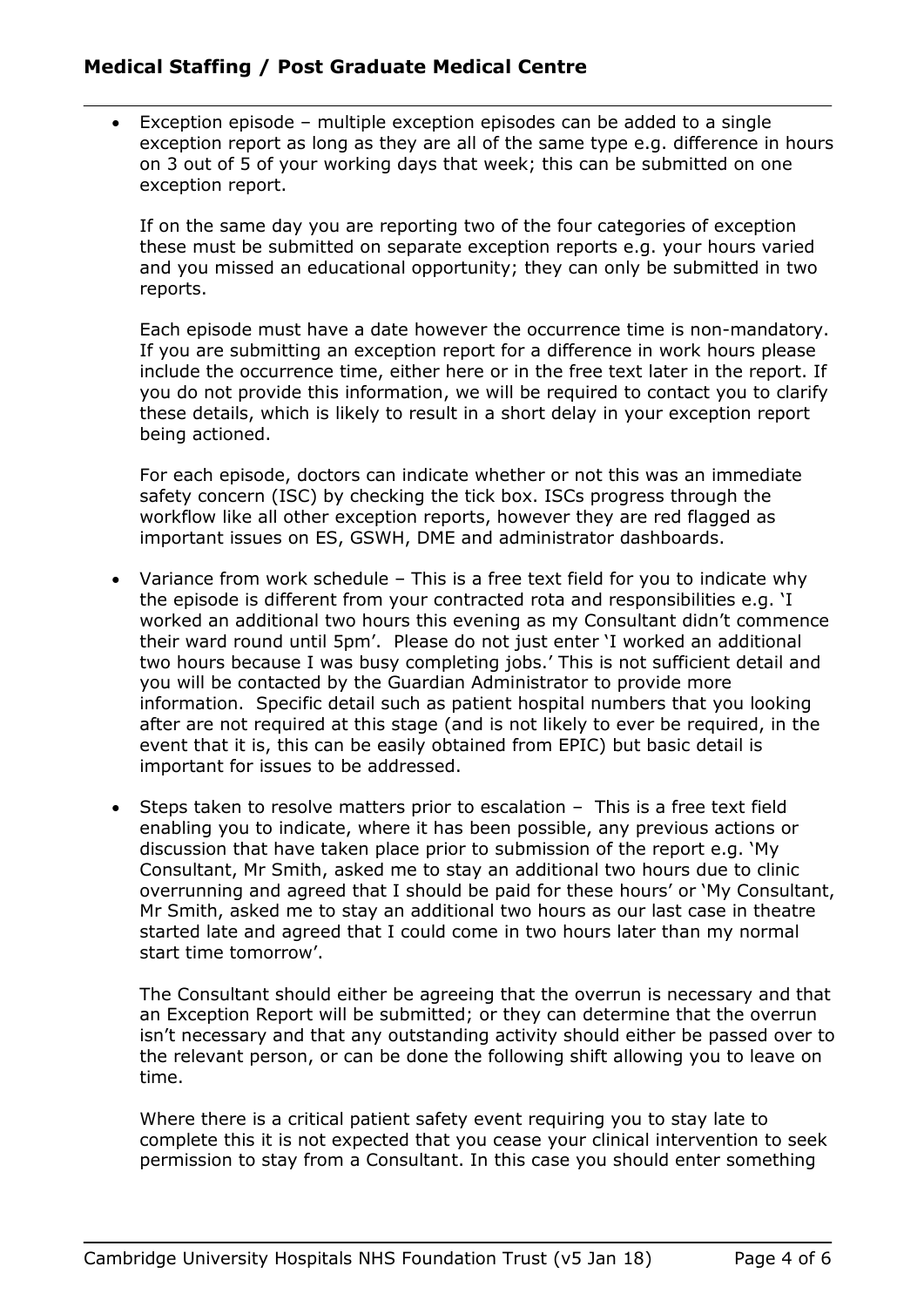#### **Medical Staffing / Post Graduate Medical Centre**

like 'There was a patient crashing which resulted in my staying an additional two hours. The Consultant responsible for this patient was Mr Smith.' Please however ensure that you discuss the overrun with a Consultant prior to leaving for the day so that they are aware this took place.

Please ensure that the name of the Consultant that the overrun is discussed with is included in this section.

When you are logged in via a desktop, there is further help text available when completing a new Exception Report which you can access this by clicking the help **'?**' at the top right of the screen. This will then display the help panel. This is not currently available on mobile devices.

Once you have completed the required detail you will have the following options:

- Submit saves the exception report and submits the details. A submitted exception report can no longer be edited by the doctor.
- Save saves the exception report in a draft stage so that it can be edited and submitted at a later point. A draft exception cannot be viewed by any other user.
- Cancel reverts the user back to the dashboard without saving any of the entered details.
- Delete available only for those exceptions in draft. This deletes the exception report; this action cannot be undone.

#### **Outcome of Exception Report**

You will receive one of two notifications:

- A request for further information
- An Exception Report outcome

Both of these types of notification will be sent to you via your work and personal email address within the system.

If you are asked to provide further information you will be able update the original exception report with the information required. You will then be able to re-submit the report for review.

If you are sent an outcome, at any stage of the process, **you are required to either agree or disagree with the decision made.**